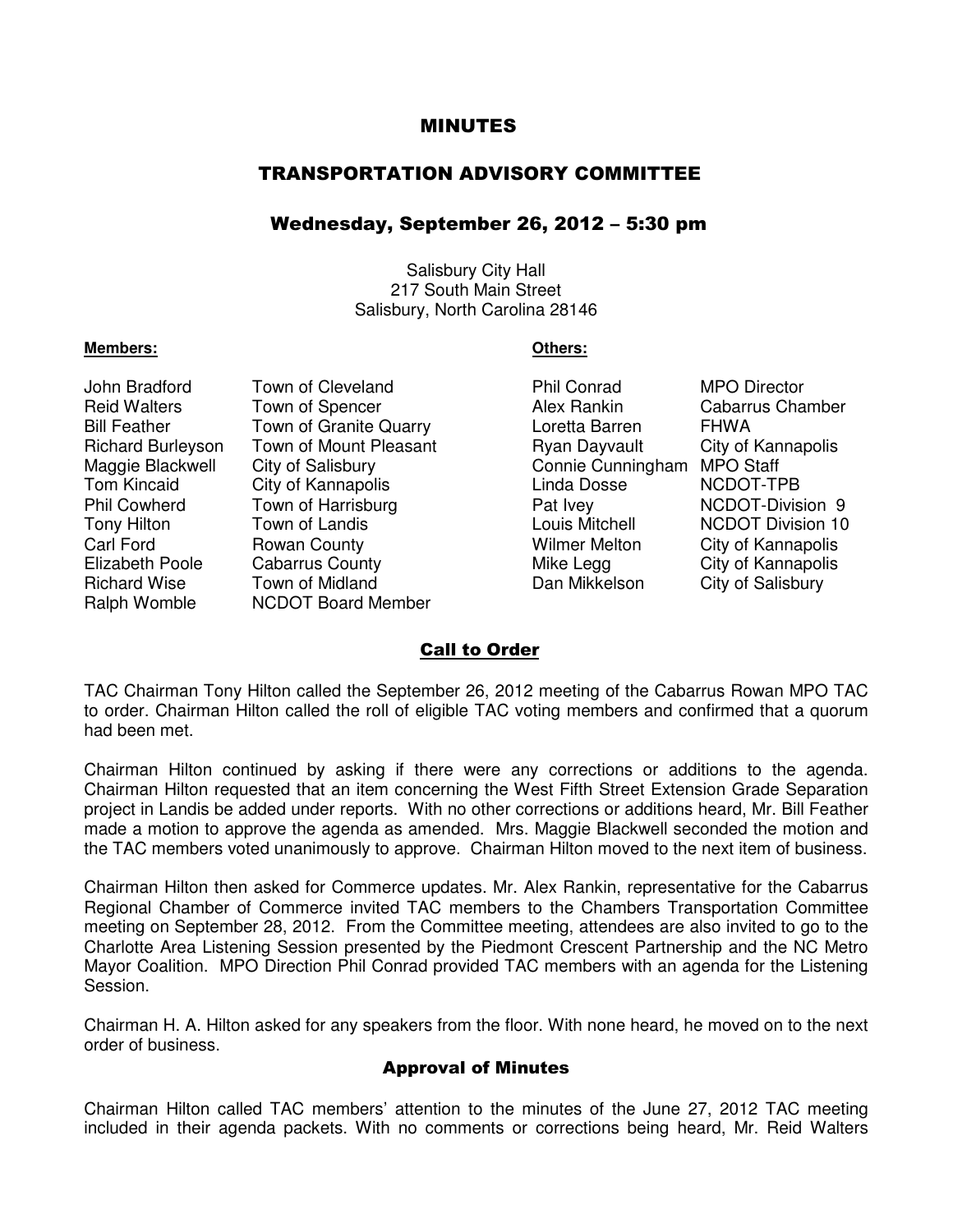made a motion to approve the minutes and Mr. Richard Wise seconded the motion. The TAC followed with a unanimous vote to approve the minutes.

### **CONSENT AGENDA**

All items on the consent agenda are considered to be routine and may be enacted by one motion. If a TAC member requests discussion on an item, the item will be removed from the consent agenda and considered separately. The following items are presented for TAC consideration on the Consent Agenda:

# FY 2012-2018 MTIP Amendment #5

The City of Concord has received federal funding for a traffic management system through NCDOT's Transportation, Community and System Preservation Program (TCSP). Mr. Richard Wise made a motion to endorse and approve Amendment #5 to the FY 2012-2018 MTIP.

Mr. Rick Burleyson seconded the motion and TAC members voted unanimously to approve the consent agenda item.

### **THIS CONCLUDES THE CONSENT AGENDA**

### DRAFT 2012-2020 TIP and Conformity

Phil Conrad, CR MPO Director informed TAC members that the NDOT Board of Transportation released the Draft TIP on September 5, 2012. The TIP, Phil reported, includes highway, bicycle, pedestrian, rail and transit projects for the fiscal years 2014 to 2020. He continued by stating that as part of the development of the Draft 2014-2020 TIP, the CRMPO submitted a priority list to NCDOT in the fall of 2011. A copy of the MPO Highway TIP Priorities was included in the TAC agenda packets which Mr. Conrad reviewed for the members.

Phil called TAC members' attention to Attachment 4A in their packets and explained that the attachment is the funding report for the highway portion of the Draft 2014-2020 TIP. After review of the attachment, Phil continued by reviewing Attachment 4B which was a summary of schedule changes for major highway projects between the 2012-2018 TIP and the Draft 2014-2020 TIP. Phil reviewed the projects on the summary with TAC members.

After all review and discussion, Phil requested guidance from the TAC members as to whether or not they would want to have a one-on-one meeting with NCDOT to discuss their projects in the Draft TIP. After discussion and by consensus, the TAC agreed that they would like to have a one-on-one meeting. It was decided that the TCC and TAC Chairs and Vice-Chairs would attend on behalf of the CRMPO. Phil is to schedule the meeting.

# Federal Certification Review

Phil reported to the TAC members that due to the federal designation as a Transportation Management Area (TMA), the CRMPO is required to participate in a Federal Certification Review every four years. The review Phil explained, was held on June 13 -14, 2012 in Concord with representatives from FHWA, FTA, Title VI - FHWA, and NCDOT. Phil then introduced Mrs. Loretta Barren with FHWA who explained the Certification Review to the TAC members. Included in member's packets was an Executive Summary of the review from FHWA as well as a Summary of Current Review Findings. The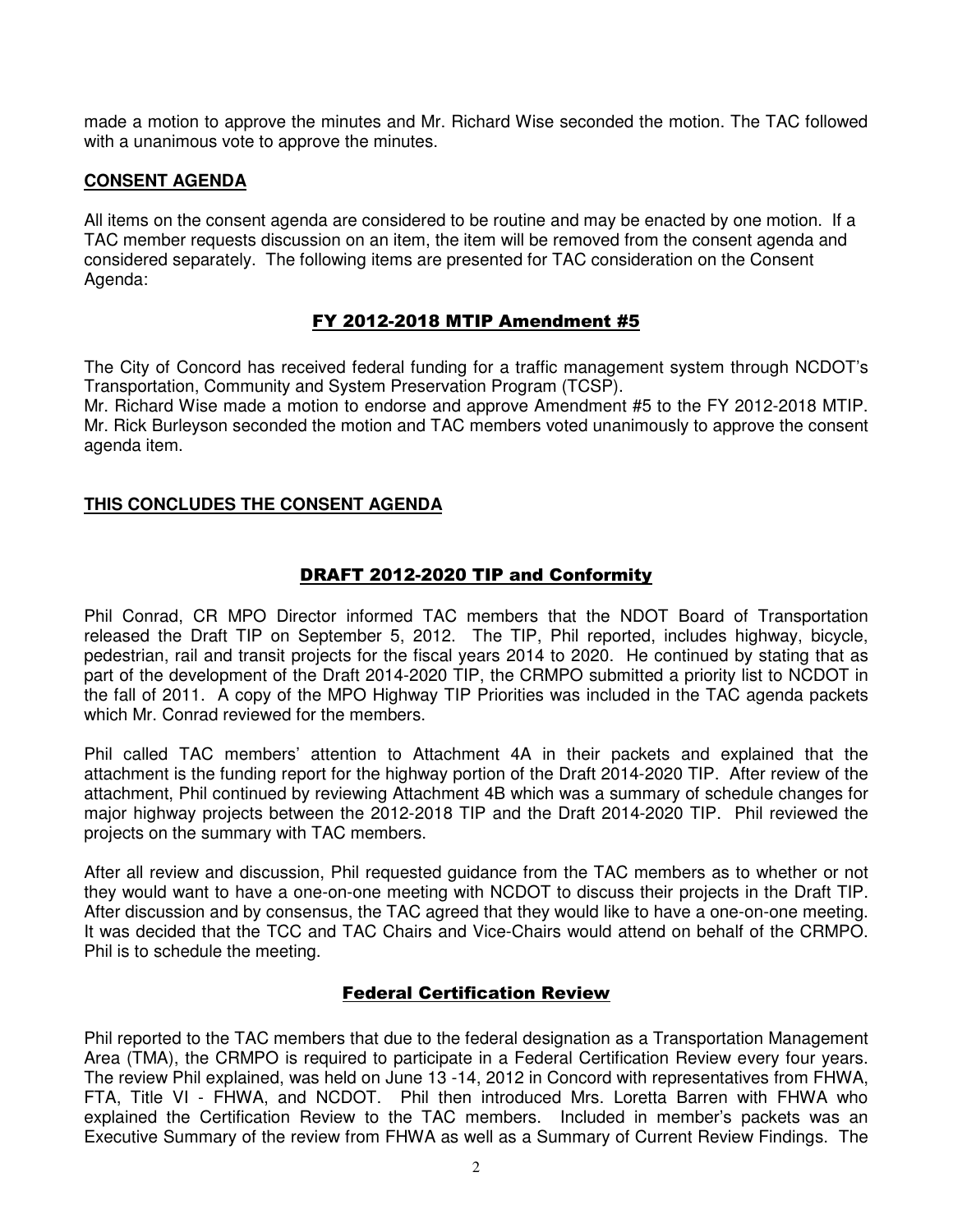findings were broken down into three categories; Noteworthy Practices, Recommendations, and Corrective Actions. Loretta reviewed some of the findings with the members. TAC members requested an explanation of the corrective action. Loretta explained that FHWA discovered that not only did NCDOT have to demonstrate fiscal constraint of the TIP, but the MPO's statewide do as well. It was assumed in the past that this task was being done, when in fact MPO's were not aware that they needed to do it at all. NCDOT Division 9 and 10 representatives at the meeting as well as the NCDOT Board Members stated they were not aware of this development until now. Mrs. Barren stated that FHWA informed NCDOT Management about this requirement in August 2011 but this detail was not made publicto the CRMPO until the Certification Review in June 2012.

# Reports & Updates

- Local Reports MPO/TPB/NCDOT Division 9 & 10 Mr. Pat Ivey of NCDOT Division 9 reviewed a spreadsheet which contained updates to projects in Division 9 which was included in their agenda packets. Mr. Louis Mitchell the new Division 10 Engineer introduced himself and gave a brief introduction. He provided TAC members with information on projects they had specific questions regarding Division 10 projects. Phil asked Mr. Mitchell when the George Liles Parkway project would be let for construction and he confirmed that it would be in April 2013.
- $\blacksquare$  24<sup>th</sup> Street Grade Separation Pat Ivey, Division 9 Engineer reviewed the project with TAC members. He explained that many meetings had been held in regard to the project and that a large amount of input had been received from the public. He said many hours were spent on design and review of the project by NCDOT and that they had concluded that there was simply no way to design the project to suit everyone's needs or wishes. Representatives from the City of Kannapolis made a request to review other alternatives such as making improvements to  $18<sup>th</sup>$  or  $22<sup>nd</sup>$  Street crossings. Mr. Ivey reported that they would take at look at those possibilities and report back to the Kannapolis representatives.
- West Fifth Street Extension Copies of a letter to the NCDOT Rail Division from the Town of Landis were handed out to TAC members. The letter was in reference to the 24<sup>th</sup> Street Grade Separation project being cancelled and presented an alternative project, the extension of West Fifth Street over the railroad in Landis. Chairman Hilton explained that Landis had been approached by NCDOT about fifteen years ago to assist in funding an extension of West Fifth Street. At that time the Town was not in a position financially to assist and thus the project was dropped. The letter states that the Town is requesting that NCDOT re-visit the onceproposed project.
- Secondary Roads Paving List Phil reported that a question had been received from a TAC member in regard to NCDOT roadway maintenance. Mr. Louis Mitchell explained how to add a roadway to the Division 10 NCDOT Roadways Maintenance schedule which was helpful to TAC members with questions regarding this process.
- State of NC Ethics Law MPO Director Conrad provided a power point presentation to TAC members in regard to the new State Government Ethics Act that now applies to MPO's and RPO's. The presentation provided information on what the Act is, who it pertains to, why it is required, and important deadline dates for compliance. After the presentation, TAC members questioned the need to meet this new requirement for MPO's when they already have to meet strenuous ethics requirements as council members, aldermen, or county commissioners. Phil called members' attention to information contained in their agenda packets on the new requirements. After discussion, the TAC members requested that Phil gather additional information and clarify the requirements. Part of the compliance Phil explained, is to take an Ethics Education class. After discussion about how to do this, TAC members directed staff to